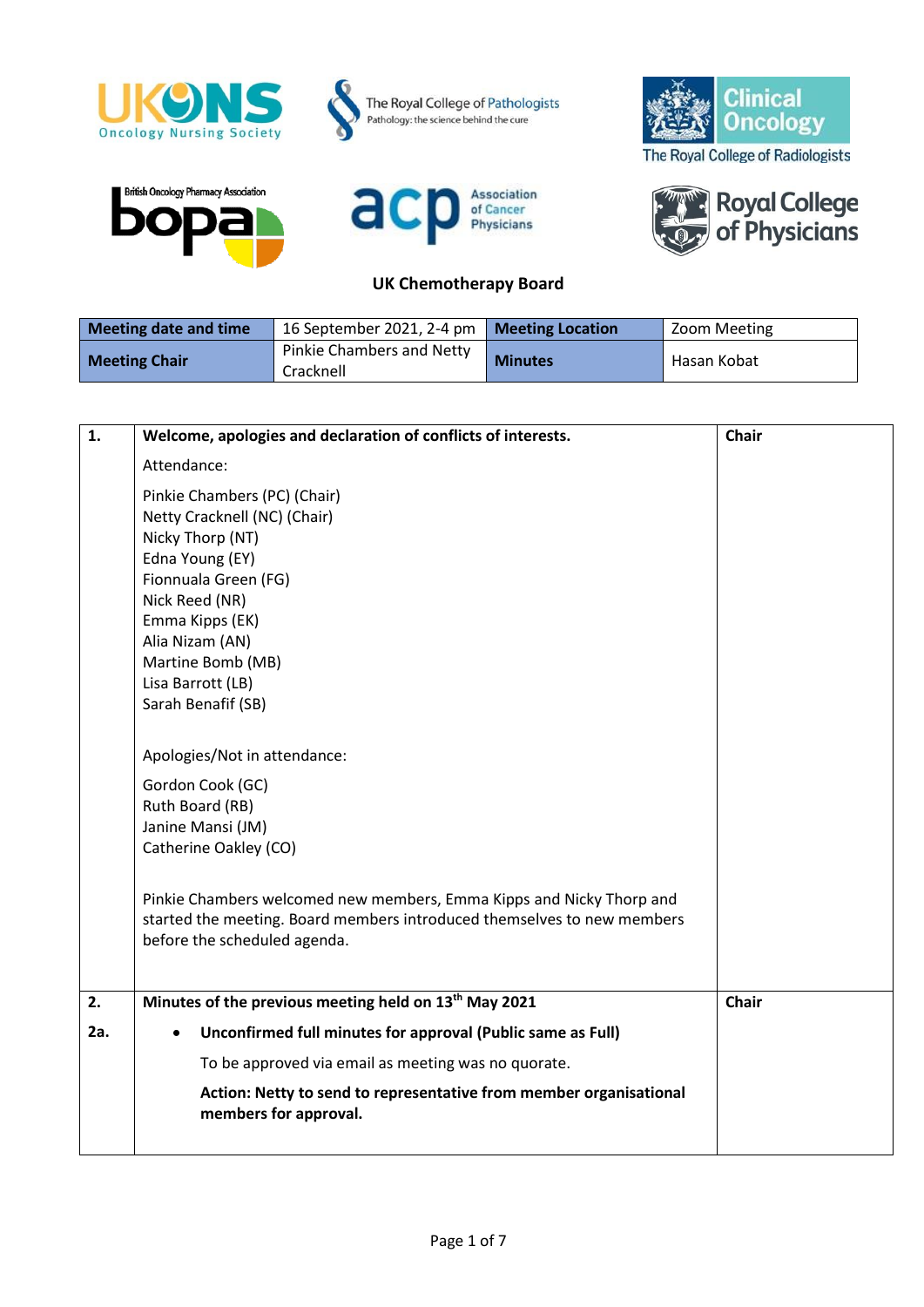| 3. | <b>Review of Actions</b>                                                                                                                                                                                                                                                                                                                                    |                                                                                                                                                                                                                                                                                                                                                                                                                                          | <b>Chair</b> |
|----|-------------------------------------------------------------------------------------------------------------------------------------------------------------------------------------------------------------------------------------------------------------------------------------------------------------------------------------------------------------|------------------------------------------------------------------------------------------------------------------------------------------------------------------------------------------------------------------------------------------------------------------------------------------------------------------------------------------------------------------------------------------------------------------------------------------|--------------|
|    | <b>Review of Actions</b>                                                                                                                                                                                                                                                                                                                                    | <b>Status of the action</b>                                                                                                                                                                                                                                                                                                                                                                                                              |              |
|    | UKCB.34/20 "Dr Booney "Dr Bonney<br>to explore whether the CCLG were<br>going to be a formal member of the<br>Board or co-opted with the Head of<br>CCLG." No comments/achievement on<br>this issue. Action: DH is also CCLG<br>representative which he will check the<br>status of this item."<br>Action: PC to contact DH to get<br>feedback on this item | NT mentioned that she is also CCLG<br>member. NT to ask Ashley who is<br>chief executive about the status of<br>the action. OPEN                                                                                                                                                                                                                                                                                                         |              |
|    | UKCB.41/20 "Dr Mansi to raise the<br>issue of the use of 5-FU with the UK<br>Breast Cancer group." - apologies<br>from Dr Mansi. She has not done it<br>yet. To roll over to next meeting."<br>Action: JM to complete.                                                                                                                                      | PC to e-mail JM as JM is not in the<br>meeting. OPEN                                                                                                                                                                                                                                                                                                                                                                                     |              |
|    | UKCB.42/20 "Dr Oakley to confirm the<br>launch date as the Board would host<br>the link on the UK Chemotherapy<br>Board website." Document is being<br>circulated among CRG. To be hosted<br>on UKCB website."<br>It has been waiting RCP and RCPath to<br>move forward on this item.<br>POST MEETING NOTE: RCP approved.<br>AW RCPath.                     | Still waiting to hear from RCPath.<br><b>OPEN</b>                                                                                                                                                                                                                                                                                                                                                                                        |              |
|    | "FAQ Covid vaccine. Action: TR to<br>approach McMillan about how to<br>take this forward concerning patient<br>and GP information." To be discussed<br>in the next UKCB meeting when TR<br>present. Open                                                                                                                                                    | <b>CLOSED</b>                                                                                                                                                                                                                                                                                                                                                                                                                            |              |
|    | National extravasation injury<br>database: Action: LB to update Board<br>members via e-mail.                                                                                                                                                                                                                                                                | LB informed the Board that few years<br>ago, a working group was set up to<br>look at management of extravasation<br>and it was a multi-professional group.<br>Elaine Tomlins was the chair of the<br>group. Work was put on hold because<br>of the pandemic. Agreed that it would<br>be beneficial for group to work on a<br>policy guideline around management<br>of extravasation and that it would be<br>endorsed and hosted on UKCB |              |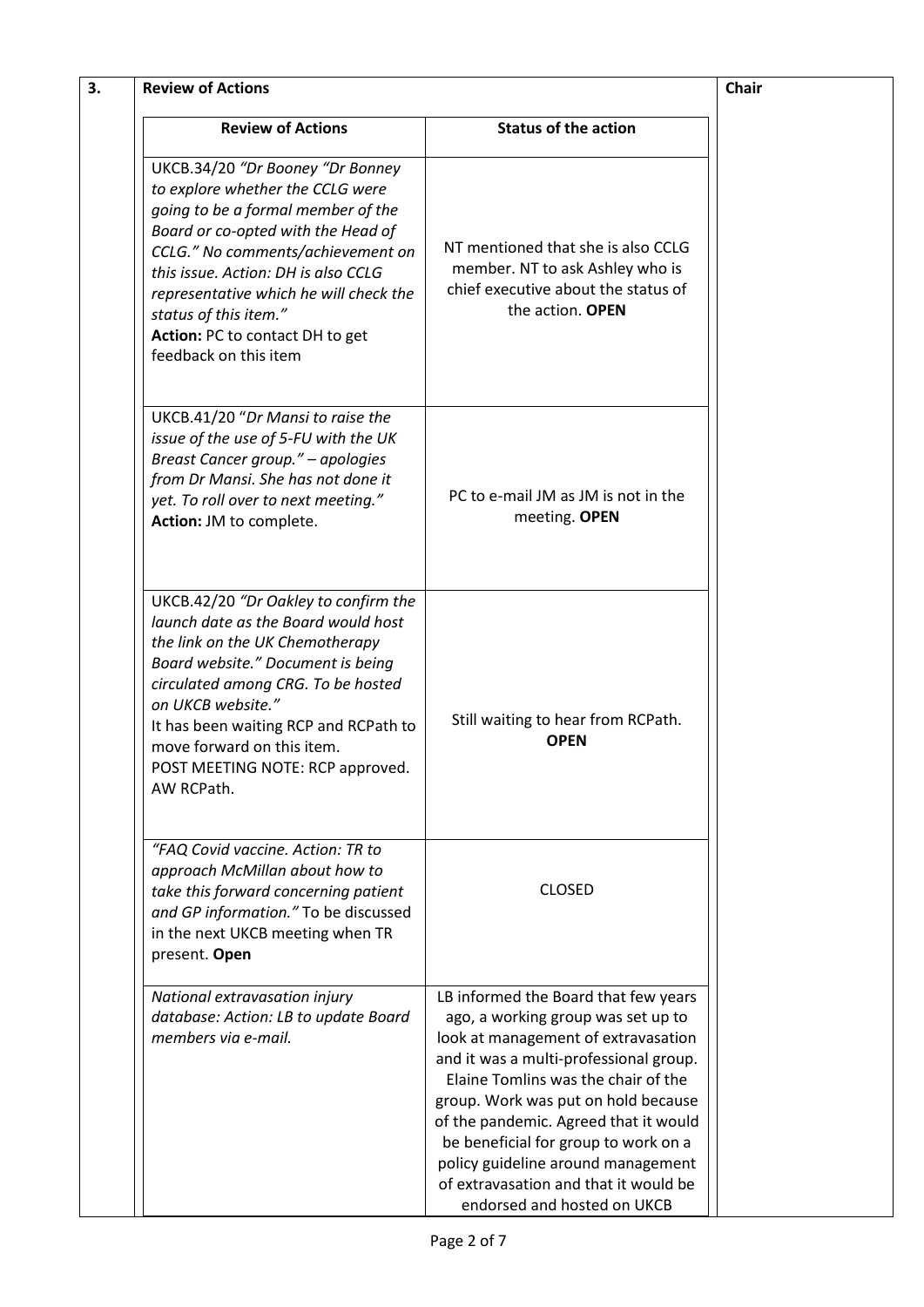|                                                                                                                                                                                                                                                                                                                                                                         | website. Data collection, etc. is not<br>appropriate to UKCB approval and<br>hosting. Action for LB: contact Elaine<br>and inform the Board                                                                                                                                                                            |  |
|-------------------------------------------------------------------------------------------------------------------------------------------------------------------------------------------------------------------------------------------------------------------------------------------------------------------------------------------------------------------------|------------------------------------------------------------------------------------------------------------------------------------------------------------------------------------------------------------------------------------------------------------------------------------------------------------------------|--|
| Chemotherapy consent forms: The<br>Electronic consent document sent<br>with agenda will give some guidance<br>if people wish to pursue electronic<br>consent. There is no national single<br>solution. Action: All UKCB members<br>to review document and especially<br>pages 4 and 5. To feedback to JM by<br>deadline.                                                | Has been approved. CLOSED                                                                                                                                                                                                                                                                                              |  |
| Chemotherapy Workforce: PC<br>received update email from Dr TR.<br>Action: PC to circulate email to<br>everyone.                                                                                                                                                                                                                                                        | NT will inform the committee in the<br>next meeting. OPEN                                                                                                                                                                                                                                                              |  |
| PC and PCorrie had email<br>correspondence and will meet to<br>discuss how to better use the data<br>provided to the group. An additional<br>link for remote trial delivery is<br>included to show different options<br>available. Action: PC/PCorrie                                                                                                                   | PC to get in touch with PCorrie. OPEN                                                                                                                                                                                                                                                                                  |  |
| Acute Oncology Neutropenic Sepsis<br>pathway has been endorsed by all<br>organisations except RCPath. Action:<br>TR/LB/CO                                                                                                                                                                                                                                               | It's been long time that RCPath did<br>not take action. To send email about<br>the action required. OPEN                                                                                                                                                                                                               |  |
| Covid vaccine paper is now on version<br>4. Approval is needed from the Board<br>to update on website. Action: NC to<br>email organisations individually for<br>approval. It was noted that there<br>were some out-of-date versions on<br>member organisation websites. To<br>remove these and point to UKCB<br>website. Action: All to check their<br>member websites. | NC mentioned that there is now a<br>new version 5. CLOSED                                                                                                                                                                                                                                                              |  |
| Terms of reference document has<br>been updated this month and was<br>sent round with the agenda.<br>Frequency of meetings and if virtual<br>or in person was discussed. Action: NC<br>to email member organisations for<br>approval of 4 meetings a year with 3<br>virtual and 1 face to face and<br>confirmation of other ToR changes                                 | Comments: Stay with three meetings<br>every year. Have two virtual and one<br>face to face. Change quorum from 1/3<br>of the membership to at least one<br>representative or deputy from each<br>professional body.p<br>NC to update and send to<br>representative from each member<br>organisation for approval. OPEN |  |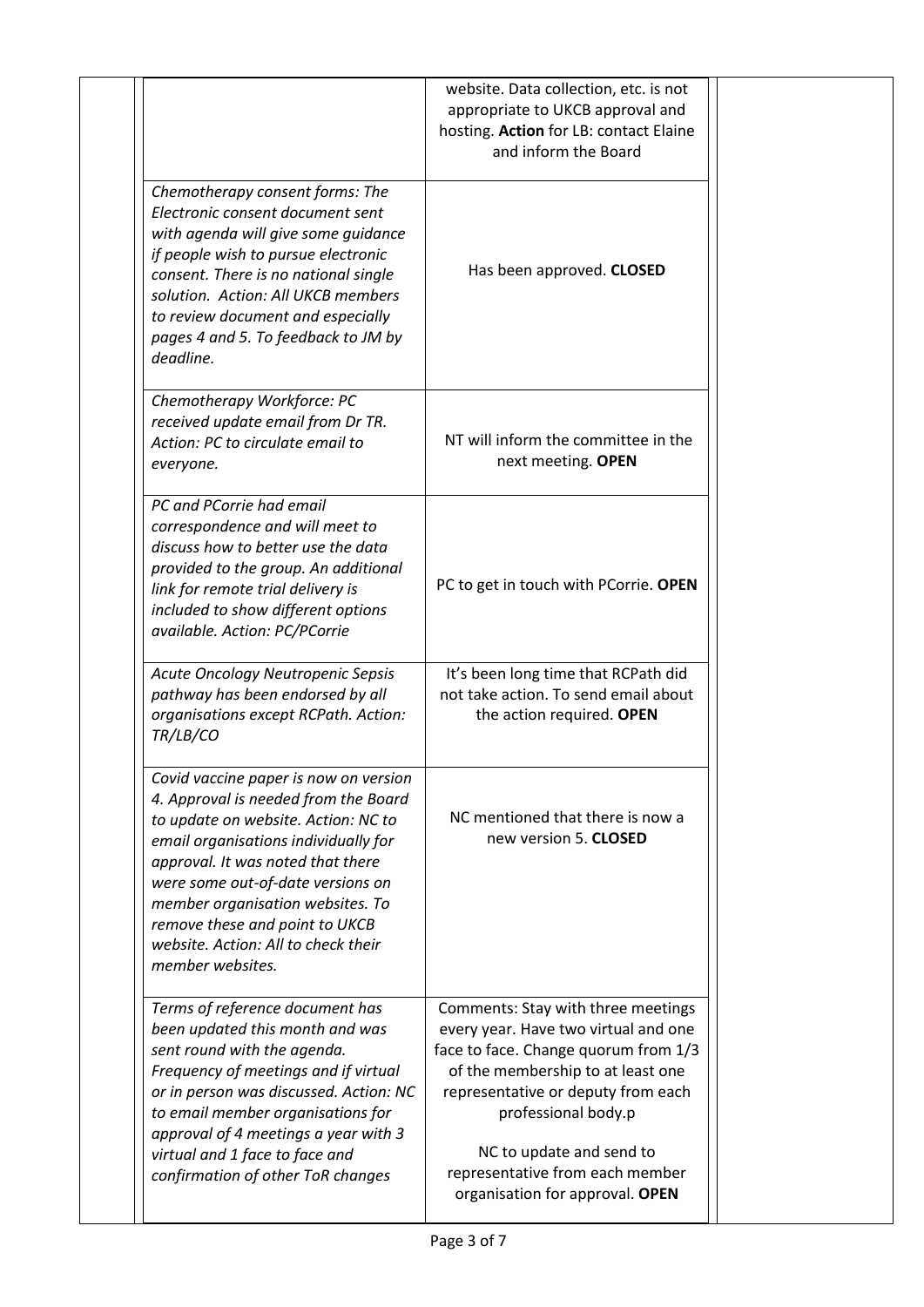| 4.  | <b>Matters Arising</b>                                                                                                                                                                                                                | <b>Chair</b> |
|-----|---------------------------------------------------------------------------------------------------------------------------------------------------------------------------------------------------------------------------------------|--------------|
| 4a. | <b>Update on members of UKCB</b>                                                                                                                                                                                                      |              |
|     | Emma Kipps will take over from David Dodwell                                                                                                                                                                                          |              |
|     | DD has been removed from the email list. Chairs welcomed EK and<br>thanked DD for his contributions to the group.                                                                                                                     |              |
|     | Dr Nicky Thorp will take over from Dr Tom Roques as a representative<br>$\bullet$<br>from The Royal College of Radiologists                                                                                                           |              |
|     | TR has been removed from the email list. Chairs welcomed NT and<br>thanked TR for his contributions to the group.                                                                                                                     |              |
|     | Dr John Askcroft will replace Dr Tim Littlewood as a representative from<br>$\bullet$<br>The Royal College of Pathologists.                                                                                                           |              |
|     | TR has already retired and left the group last year. JA will start at next<br>meeting.                                                                                                                                                |              |
|     | Dr Nick Reed<br>$\bullet$                                                                                                                                                                                                             |              |
|     | NR will be staying in the Board until next April. It will be discussed next<br>year's meeting to clarify NR representation. Action: NR to approach<br>some relevant people from Scotland to replace him.                              |              |
| 4b. | Summary of results from workplan survey - Attachment                                                                                                                                                                                  |              |
|     | NC shared the results of the Summary of 2021 survey. 9 responses obtained. The<br>results showed that the 2021 UKCB workplan should include:                                                                                          |              |
|     | National SACT protocols project<br>Publish Intrathecal Chemotherapy Standards                                                                                                                                                         |              |
|     | Hepatitis B testing before SACT: Publish Position statement                                                                                                                                                                           |              |
|     | Review and Publish Standards for Reducing Risks Associated with eP                                                                                                                                                                    |              |
|     | Position Statement on better management of IO toxicity (i.e Steroid<br>prophylaxis pack at cycle 1)                                                                                                                                   |              |
|     | Develop a national extravasation document (Elaine Tomlins)                                                                                                                                                                            |              |
|     | Other items which could be included in 2022 workplan are:                                                                                                                                                                             |              |
|     | Develop an innovation section on website<br>٠                                                                                                                                                                                         |              |
|     | Review of frailty and geriatric scores in SACT delivery<br>$\bullet$<br>Strategy for increasing NMP within SACT treatment<br>$\bullet$                                                                                                |              |
|     |                                                                                                                                                                                                                                       |              |
|     | Other findings of the survey have been sent to Board members via email.                                                                                                                                                               |              |
| 4c. | ChemoERG and UKCB remits on patient safety concerns                                                                                                                                                                                   |              |
|     | PC received email correspondence regarding patient safety concerns and<br>potention systems to prevent deaths within 30 days. The group discussed these<br>and agreed that these should be passed initially to the ChemoERG and where |              |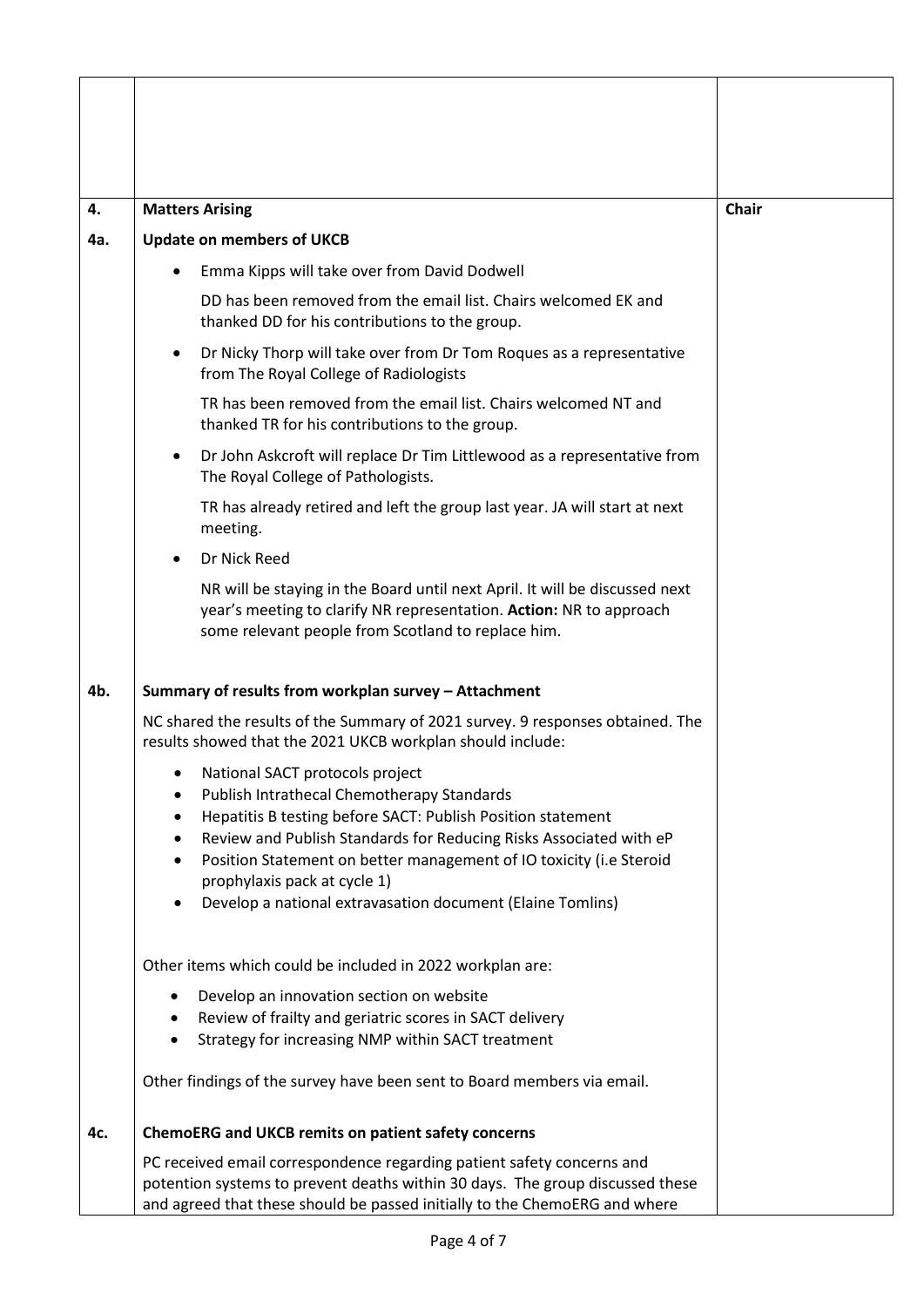|            | guidance is required the UKCB can create these. Similar to hepatitis b testing<br>concerns raised at the last meeting by Anne Rigg. Following this Sarah Benafif<br>agreed to write a position statement on behalf of the board.                                                                                                                                                                                                                                                                                                                                                                                                                                                                                                                                                                                                                                                                                                                                                                                                                                                                                                                                                                                                                                                                                                                                                                                                                                                                                                                                                                                                                                                                                                                                                                         |                         |
|------------|----------------------------------------------------------------------------------------------------------------------------------------------------------------------------------------------------------------------------------------------------------------------------------------------------------------------------------------------------------------------------------------------------------------------------------------------------------------------------------------------------------------------------------------------------------------------------------------------------------------------------------------------------------------------------------------------------------------------------------------------------------------------------------------------------------------------------------------------------------------------------------------------------------------------------------------------------------------------------------------------------------------------------------------------------------------------------------------------------------------------------------------------------------------------------------------------------------------------------------------------------------------------------------------------------------------------------------------------------------------------------------------------------------------------------------------------------------------------------------------------------------------------------------------------------------------------------------------------------------------------------------------------------------------------------------------------------------------------------------------------------------------------------------------------------------|-------------------------|
|            | Action: PC to communicate with Anne Rigg and Patient Safety teams                                                                                                                                                                                                                                                                                                                                                                                                                                                                                                                                                                                                                                                                                                                                                                                                                                                                                                                                                                                                                                                                                                                                                                                                                                                                                                                                                                                                                                                                                                                                                                                                                                                                                                                                        |                         |
| 5.         | <b>Chemotherapy Board Work streams</b>                                                                                                                                                                                                                                                                                                                                                                                                                                                                                                                                                                                                                                                                                                                                                                                                                                                                                                                                                                                                                                                                                                                                                                                                                                                                                                                                                                                                                                                                                                                                                                                                                                                                                                                                                                   | <b>Chair</b>            |
| <b>5a.</b> | Chemotherapy consent forms and related documents - update given<br>AN gave an overview regarding the status of the consent form project. Since the<br>last UKCB meeting, AML forms are available at the moment on the PR UK<br>website. There are quite a few solid tumour groups that are due for revalidation<br>(revalidation happens every three years). All other tumour groups are in process<br>of being revalidation. The process is a long process. In terms of newer form,<br>generic paediatric form is coming up. AN mentioned that they have been closely<br>working with CCLG which is approaching to completion. Other forms are in<br>progress and will be available soon (e.g., lymphoma). Myeloma and sarcoma are<br>the forms which are in the pipeline but not yet started. E-consent guidance has<br>been circulated last month which is a guidance that shows how to use forms<br>electronically, etc. AN also updated the Board about the SACT form with the<br>diabetes. Diabetes guidance came out couple of months ago. AN mentioned that<br>they are in process of updating that as well. Alcohol statement for the taxanes<br>and gemcitabine is being added. AN shared the website stats on the numbers of<br>the downloaded forms. SurveyMonkey questionnaire will help to break down the<br>unknowns such as the names of the trust which downloaded the forms, etc.<br>SurveyMonkey will give a brief insight about data obtained from website<br>statistics.                                                                                                                                                                                                                                                                                                            | <b>Ms Alia Nizam</b>    |
| 5b.        | <b>Hepatitis B</b> – update given<br>SB was invited to the meeting by Dr PC. The UK Chemotherapy Board would like<br>to draw the attention of all health professionals involved in the prescribing and<br>delivery of systemic anti-cancer treatment (SACT) to the national and<br>international guidance published regarding hepatitis B virus (HBV) screening for<br>patients planned to receive SACT. The position statement has been completed<br>and is ready for approval. It states that existing guidance is followed and<br>monitored to assure the safety of treatments administered. SB reviewed the<br>guidelines available in Europe and the US as well. SB communicated that there<br>was no need to recreate another guideline document and instead she has<br>produced a summary statement detailing the guidelines and documents that<br>have been reviewed and raise awareness around screening patients, etc.<br>Guidelines from the several organisations can be found from the links below:<br>• National Institute for Health and Care Excellence (Clinical guideline [CG165])<br>https://www.nice.org.uk/guidance/cg165<br>• European Association for the Study of the Liver (EASL HBV guideline 2017)<br>https://easl.eu/publication/easl-guidelines-management-of-hepatitis-b/<br>• American Association for the Study of Liver Diseases (AASLD HBV guideline<br>2018) https://www.aasld.org/sites/default/files/2019-<br>06/HBVGuidance_Terrault_et_al-2018-Hepatology.pdf<br>• American Society of Clinical Oncology (Huang et al, Journal of Clinical Oncology<br>2020) https://ascopubs.org/doi/10.1200/JCO.20.01757<br>Action: NC/PC to request approval and comments from this from all UKCB<br>member organisations. Once approved to go on the website and emailed out. | <b>Dr Sarah Benafif</b> |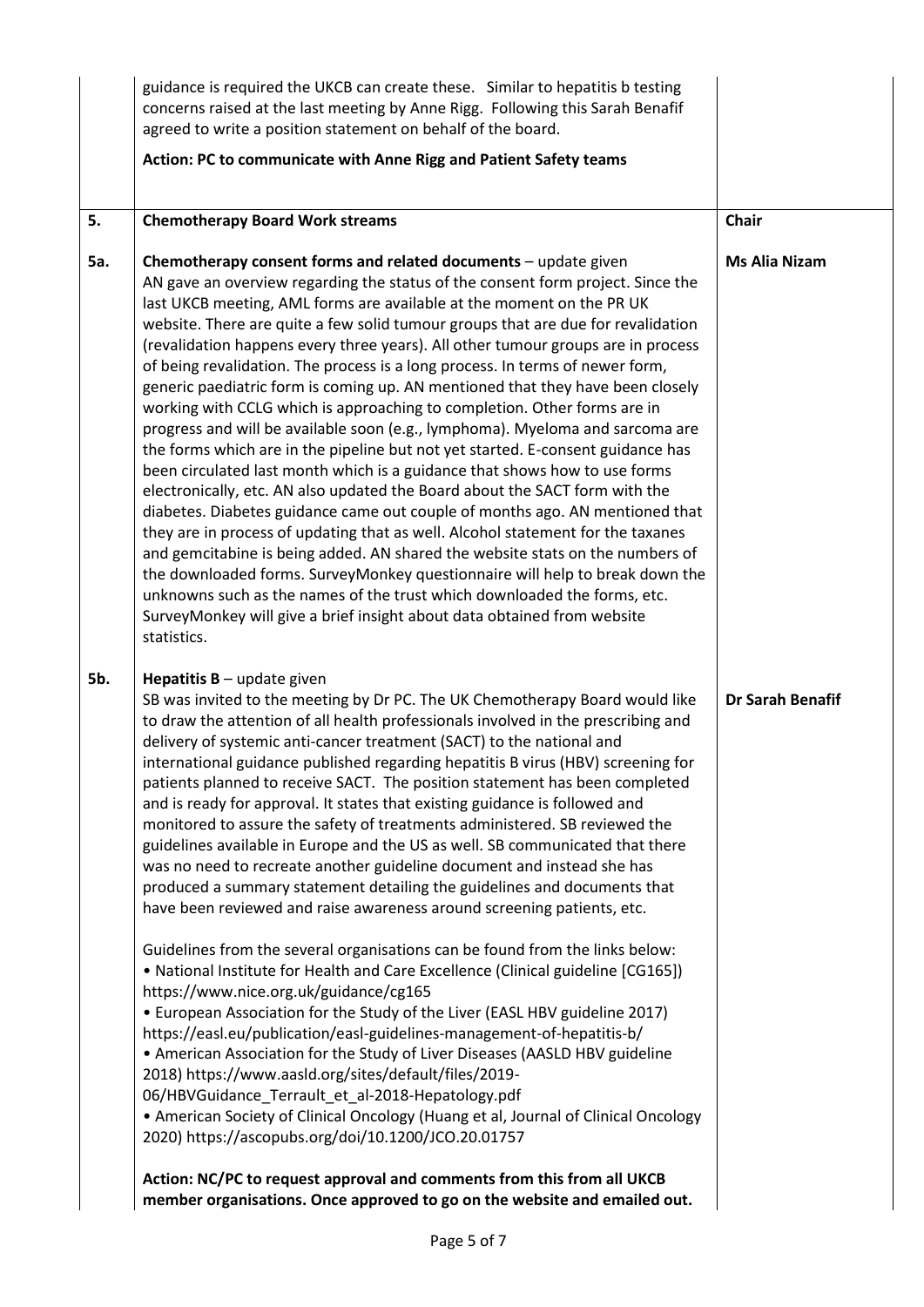| 5c.        | Intrathecal Chemotherapy Standards - update given<br>Work has started. There are three advanced nurse practitioners and two<br>oncologists on board. There is a need for a pharmacist in the group. Guidance to<br>include advice in clinical practice regarding to non-medical ITC administration by<br>advanced nurse practitioners.<br>Action: PC to source pharmacist for group<br>Action: LB to continue with work stream                                                                                                                                                                                                     | <b>Ms Lisa Barrott</b>    |
|------------|------------------------------------------------------------------------------------------------------------------------------------------------------------------------------------------------------------------------------------------------------------------------------------------------------------------------------------------------------------------------------------------------------------------------------------------------------------------------------------------------------------------------------------------------------------------------------------------------------------------------------------|---------------------------|
| 5d.        | National SACT protocols - update given<br>After first meeting agreed to develop a document to produce to commissioners<br>and various stakeholders. The document is in draft and the next meeting of the<br>group is September. Once the document is approved by the workgroup it will be<br>sent to representatives of the member groups for official approval by the<br>organisations before publishing.<br>Action: NC to continue with work stream                                                                                                                                                                              | <b>Ms Netty Cracknell</b> |
| <b>5e.</b> | Standards for Reducing Risks Associated with Electronic Prescribing - update<br>given<br>Document has been updated but still in draft form. Once the document is<br>approved by the workgroup it will be sent to representatives of the member<br>groups for official approval by the organisations before publishing.<br>Action: NC to continue with work stream                                                                                                                                                                                                                                                                  | <b>Ms Netty Cracknell</b> |
| 5f.        | Steroid prophylaxis for immunotherapy - update not given<br>This item was to produce a position statement around the use of steroid<br>prophylaxis in immunotherapy. The item was brought by Dr RB.<br>Action: PC to email Anna and cc RB.                                                                                                                                                                                                                                                                                                                                                                                         | <b>Dr Pinkie Chambers</b> |
| 5g.        | National consensus on validity periods of blood tests and threshold values -<br>update given<br>The work has been published in <i>Cancer Medicine</i> . Link for the publication:<br>https://onlinelibrary.wiley.com/doi/full/10.1002/cam4.4316<br>The part of the work was looking at what people are doing nationally. PC<br>mentioned that they looked to a handful of protocol for breast and colorectal<br>cancer, and diffuse large B cell lymphoma to understand what validity periods<br>people using but also what thresholds are in use too.<br>Action: PC to share the delphi questionnaire with the group once created | <b>Dr Pinkie Chambers</b> |
| 6.         | Chemotherapy Workforce - update not given                                                                                                                                                                                                                                                                                                                                                                                                                                                                                                                                                                                          | <b>Dr Pinkie Chambers</b> |
|            | NT has kindly accepted to take this item from now. Chairs thanked NT.                                                                                                                                                                                                                                                                                                                                                                                                                                                                                                                                                              |                           |
| 7.         | Chemotherapy Data - update given                                                                                                                                                                                                                                                                                                                                                                                                                                                                                                                                                                                                   |                           |
|            | <b>Public Health England (PHE) SACT dataset report</b><br>Three more of case mix adjusted 30-day mortality post-SACT work has been<br>published on the website. These were for prostate cancer, AML and ALL for<br>adults. Next case mix adjusted 30-day mortality for lymphoma due to be<br>published in October.                                                                                                                                                                                                                                                                                                                 | <b>Dr Martine Bomb</b>    |
|            | National Institute for Health Research (NIHR) Summary Report<br>Not discussed                                                                                                                                                                                                                                                                                                                                                                                                                                                                                                                                                      |                           |